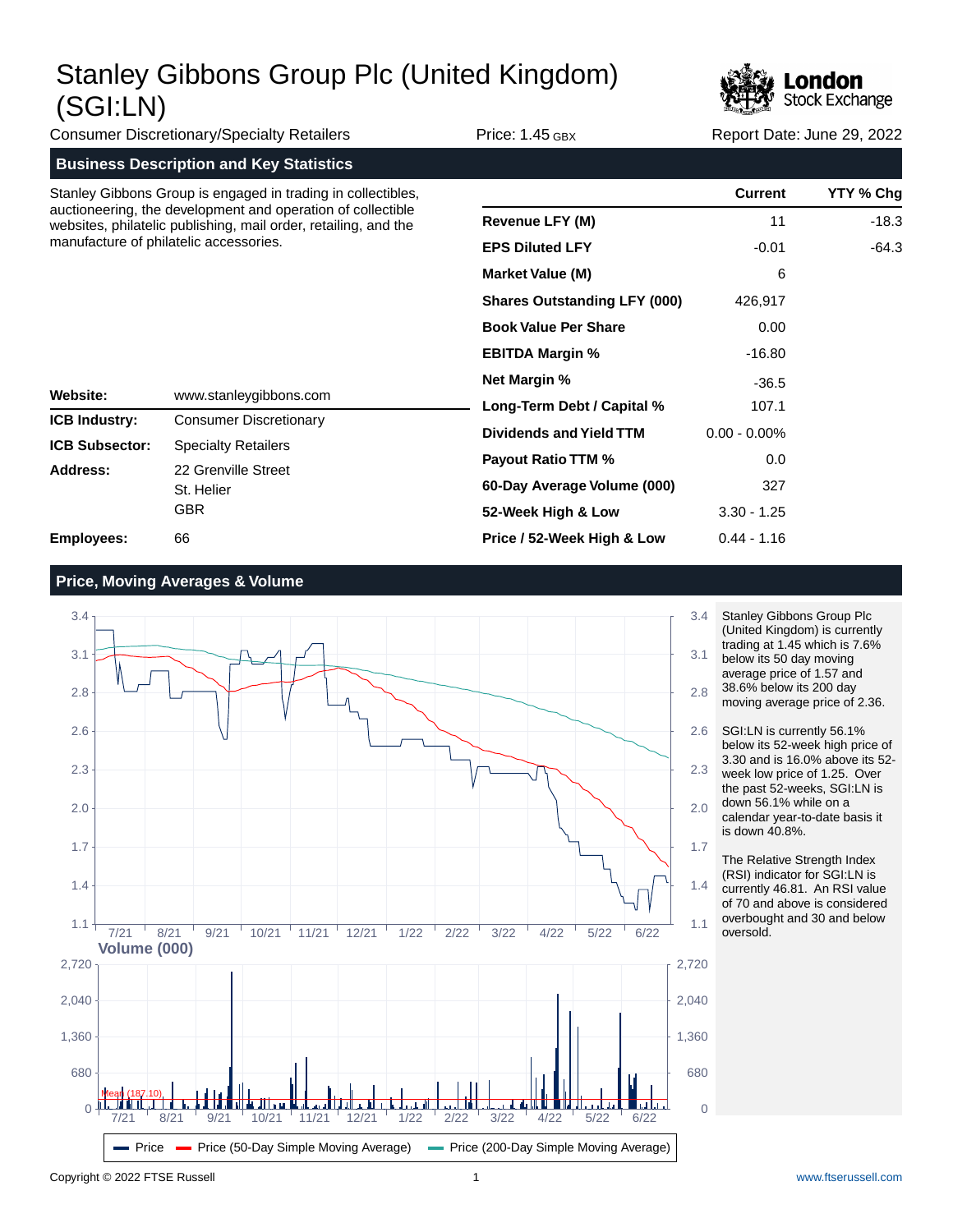

Consumer Discretionary/Specialty Retailers **Price: 1.45 GBX** Report Date: June 29, 2022

### **Price Performance, Technical Indicators & Risk Metrics**

| <b>Price Performance</b> | % Change | <b>Difference</b><br><b>vs FTSE 350</b> | <b>Technical Indicators</b>          |         |
|--------------------------|----------|-----------------------------------------|--------------------------------------|---------|
| 1-Day $%$                | 0.00     | 0.37                                    | 50-Day Average Price                 | 1.57    |
| 1-Week %                 | $-3.33$  | $-6.12$                                 | Price / 50-Day Average               | 0.93    |
| 4-Week %                 | 7.41     | 11.75                                   | 200-Day Average Price                | 2.36    |
| 52-Week %                | -56.06   | $-55.30$                                | Price / 200-Day Average              | 0.61    |
| Quarter-to-Date %        | $-35.56$ | $-31.69$                                | <b>RSI - Relative Strength Index</b> | 46.81   |
| Year-to-Date %           | $-40.82$ | -36.69                                  | <b>Risk Metrics</b>                  |         |
| Last Month %             | $-22.86$ | $-23.35$                                | <b>Price Volatility</b>              | 0.09    |
| <b>Last Quarter %</b>    | $-8.16$  | -7.89                                   | <b>Sharpe Ratio</b>                  | $-0.09$ |
| Last Calendar Year %     | $-26.87$ |                                         | -41.23 Sortino Ratio                 | $-0.17$ |

## **5-Year Price Performance vs. FTSE 350**



Over the past five years, Stanley Gibbons Group Plc (United Kingdom)'s stock price is down 86.2% which is 85.7% below the FTSE 350 Index performance of -0.5% over the same period. Stanley Gibbons Group Plc (United Kingdom)'s cumulative annualized growth rate (CAGR) over the five year period has been -32.8% while that of the FTSE 350 Index has been -0.1%.

Over the past year, Stanley Gibbons Group Plc (United Kingdom)'s stock price performance of -56.1% has underperformed that of the FTSE 350 Index by 55.3%. On a year-to-date basis, Stanley Gibbons Group Plc (United Kingdom)'s stock price performance of -40.8% has underperformed the FTSE 350 Index by 36.7%.

Over the past week, Stanley Gibbons Group Plc (United Kingdom)'s stock price performance of -3.3% has underperformed that of the FTSE 350 Index by 6.1%.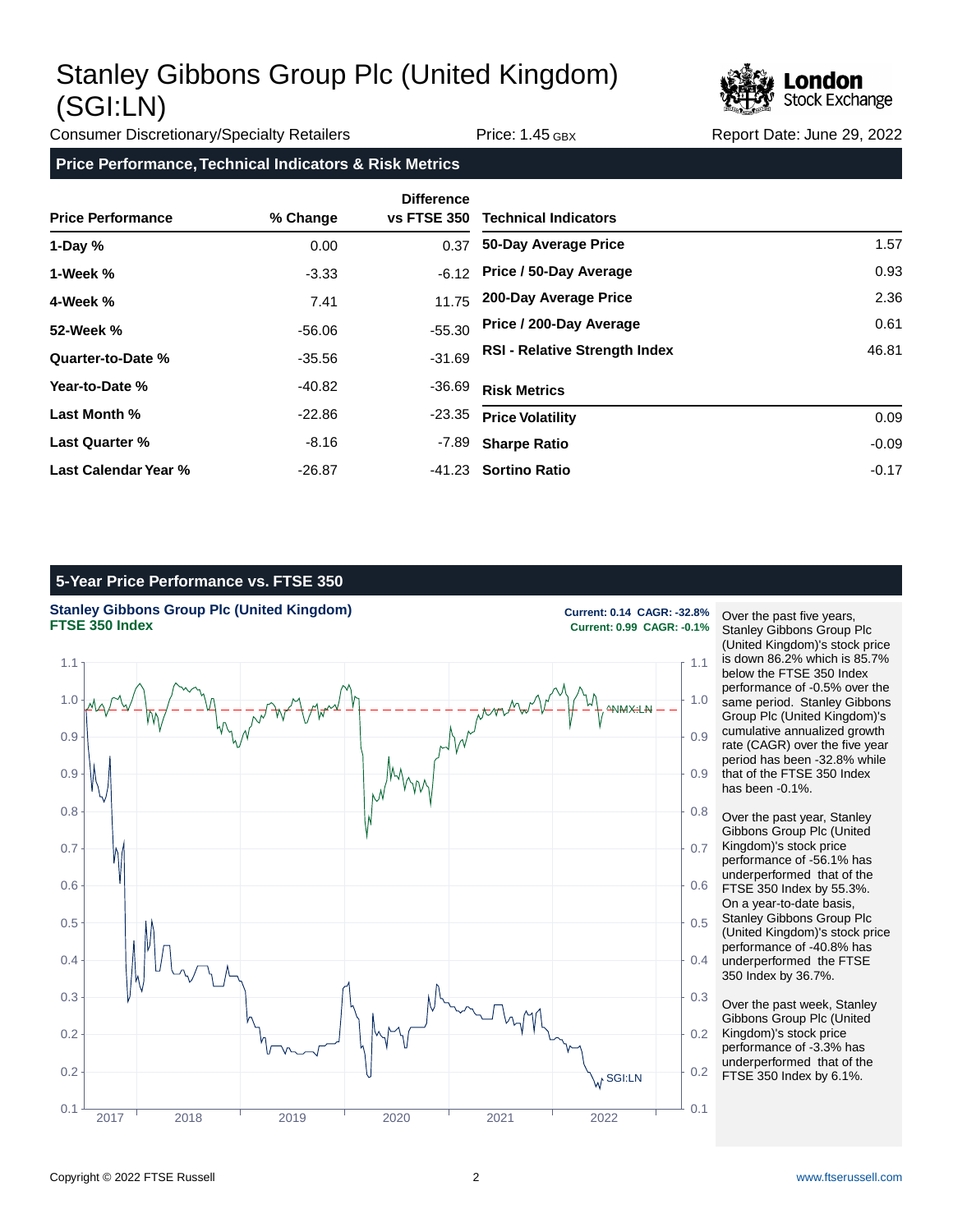

Consumer Discretionary/Specialty Retailers **Price: 1.45 GBX** Report Date: June 29, 2022

**Growth and Profitability Metrics**

| <b>Historical Growth</b> | 3-Year   | 5-Year   |        | 10-Year Profitability        | <b>Current</b> | 5-Year<br>Average | 10-Year<br>Average |
|--------------------------|----------|----------|--------|------------------------------|----------------|-------------------|--------------------|
| Revenues %               | $-6.9$   | $-28.9$  |        | -7.8 Gross Margin %          | 43.8           | 43.6              |                    |
| Revenues Per Share %     | $-30.1$  | $-53.9$  |        | -30.5 <b>EBITDA Margin %</b> | $-16.8$        | $-34.6$           |                    |
| <b>EBITDA %</b>          | 55.2     | 58.5     |        | $-100.0$ Pre-Tax Margin %    | $-38.2$        | $-42.4$           |                    |
| <b>EPS Diluted %</b>     | 52.2     | 43.1     |        | $-100.0$ Net Margin %        | $-36.5$        | $-37.8$           |                    |
| <b>Free Cash Flow %</b>  | 52.2     | 43.0     |        | -100.0 Return on Equity %    | $-100.0$       | $-61.6$           |                    |
| Cash from Operations %   | 61.0     | 62.8     |        | -99.9 Return on Capital %    | $-23.3$        | $-22.6$           |                    |
| <b>Book Value %</b>      | $-100.0$ | $-100.0$ | -100.0 | <b>Return on Assets %</b>    | $-10.8$        | $-12.4$           |                    |



cumulatative annualized growth of -6.9% over the past 3 years. Stanley Gibbons Group Plc

(United Kingdom)'s cumulative annualized EPS growth rate over the charted period is 0.0%. This compares to cumulatative annualized growth of 52.2% over the past 3 years.

Stanley Gibbons Group Plc (United Kingdom)'s net profit margin of -36.5% is 2.1% above the period's mean net margin of -38.6%. During the charted period, the observed net profit margin high and low were -18.1% and -87.7% respectively.



 $-91.2$   $-91.2$   $-91.2$   $-91.2$ 

2017 2018 2019 2020 2021 2022

 $-65.7$   $\uparrow$   $-65.7$ 

-40.2 -40.2

 $-14.7$   $\sigma$   $-14.7$ 

Stanley Gibbons Group Plc (United Kingdom)'s return on equity of -100.0% is 36.3% below the period's mean return on equity of -63.7%. During the charted period, the observed ROE high and low were -37.2% and -100.0% respectively.

 $-38.57$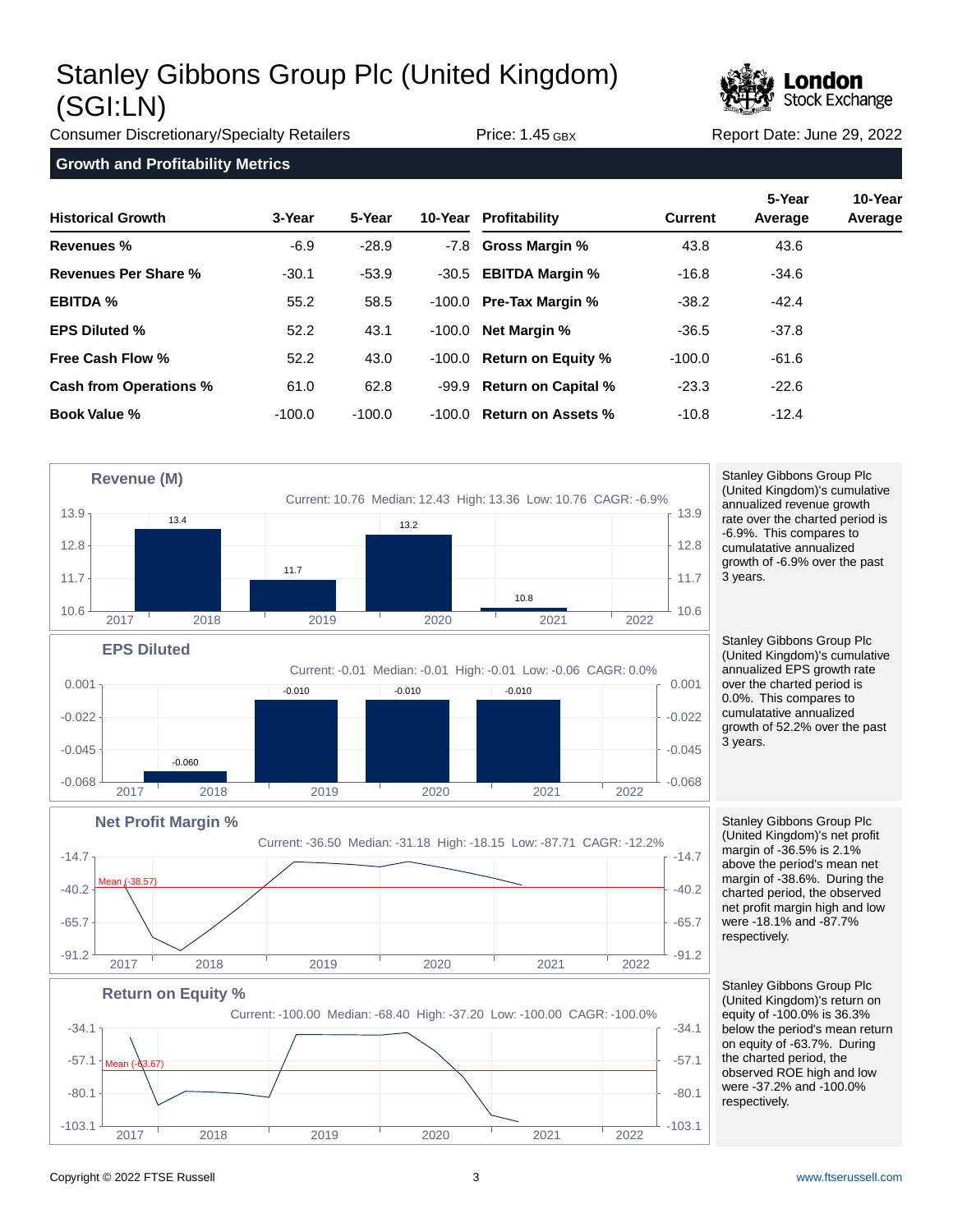

Consumer Discretionary/Specialty Retailers **Price: 1.45 GBX** Report Date: June 29, 2022 **Valuation Metrics 5-Year 10-Year Current Median Median Price / EPS TTM Price / Sales Price / Operating Cash Flow Price / Book Value 5-Year 10-Year Current Median Median Earnings Yield % Free Cash Flow Yield % Dividend Yield % Enterprise Value / EBITDA** 99.9 0.6 99.9 49.9 99.0 0.6 99.9 1.7 99.0 0.9 99.9 1.6 -32.28 0.00 0.00 50.0 -42.02 0.00 0.00 50.0 -38.59 0.00 0.00 50.0



Stanley Gibbons Group Plc (United Kingdom) has a Free Cash Flow Yield of 0.00% based on free cash flow generated during the latest fiscal year. This value is equal to the historically observed Free Cash Flow Yield of 0.00%, while high and low observations have been 0.00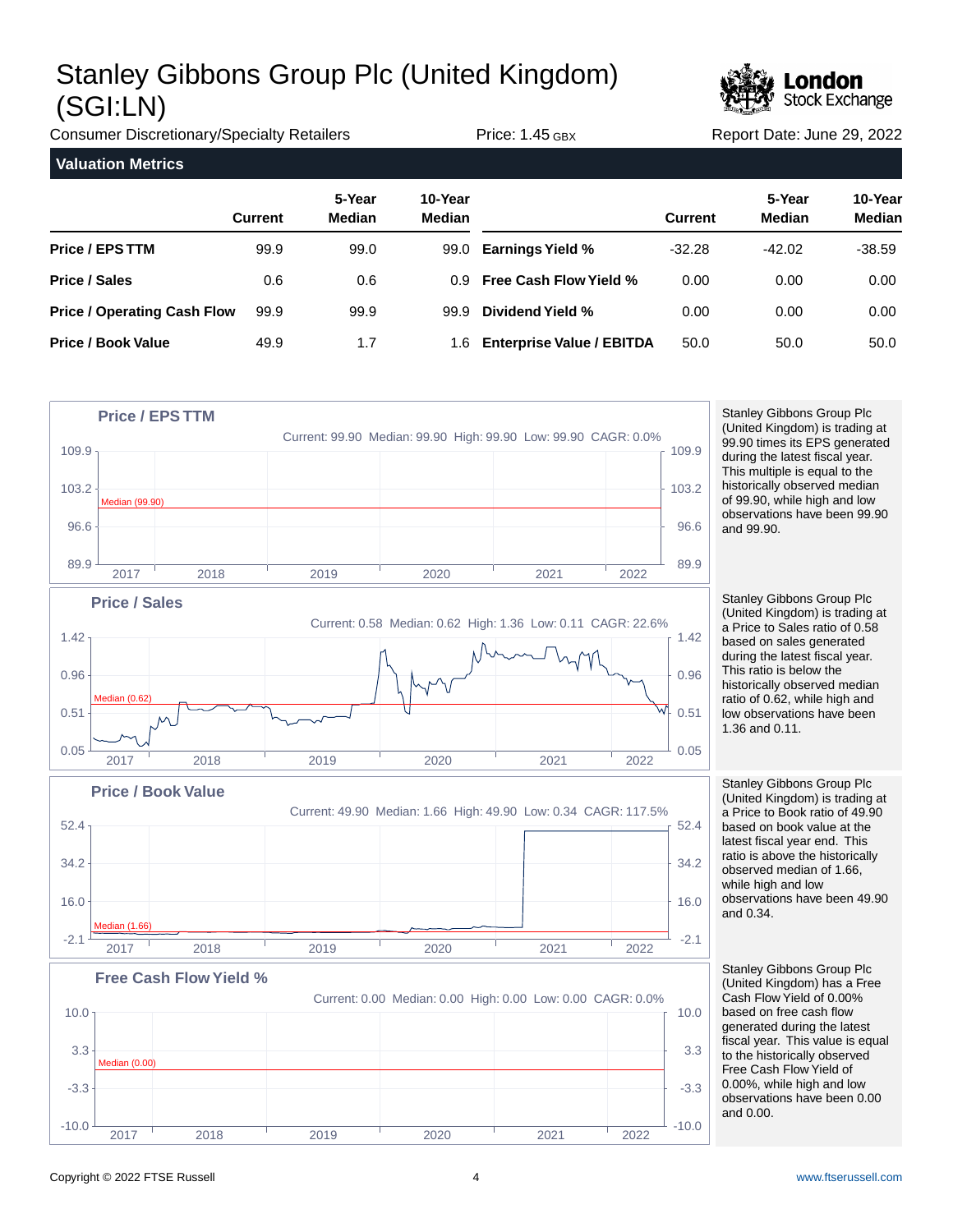

Consumer Discretionary/Specialty Retailers **Price: 1.45 GBX** Report Date: June 29, 2022

### **ICB Subsector Peer Comparisons**







999.9





## **Price / EPS TTM Price / Book Value**



## **EPS 5-Year Growth Rate % Revenue 5-Year Growth Rate %**



727.7 1,060.4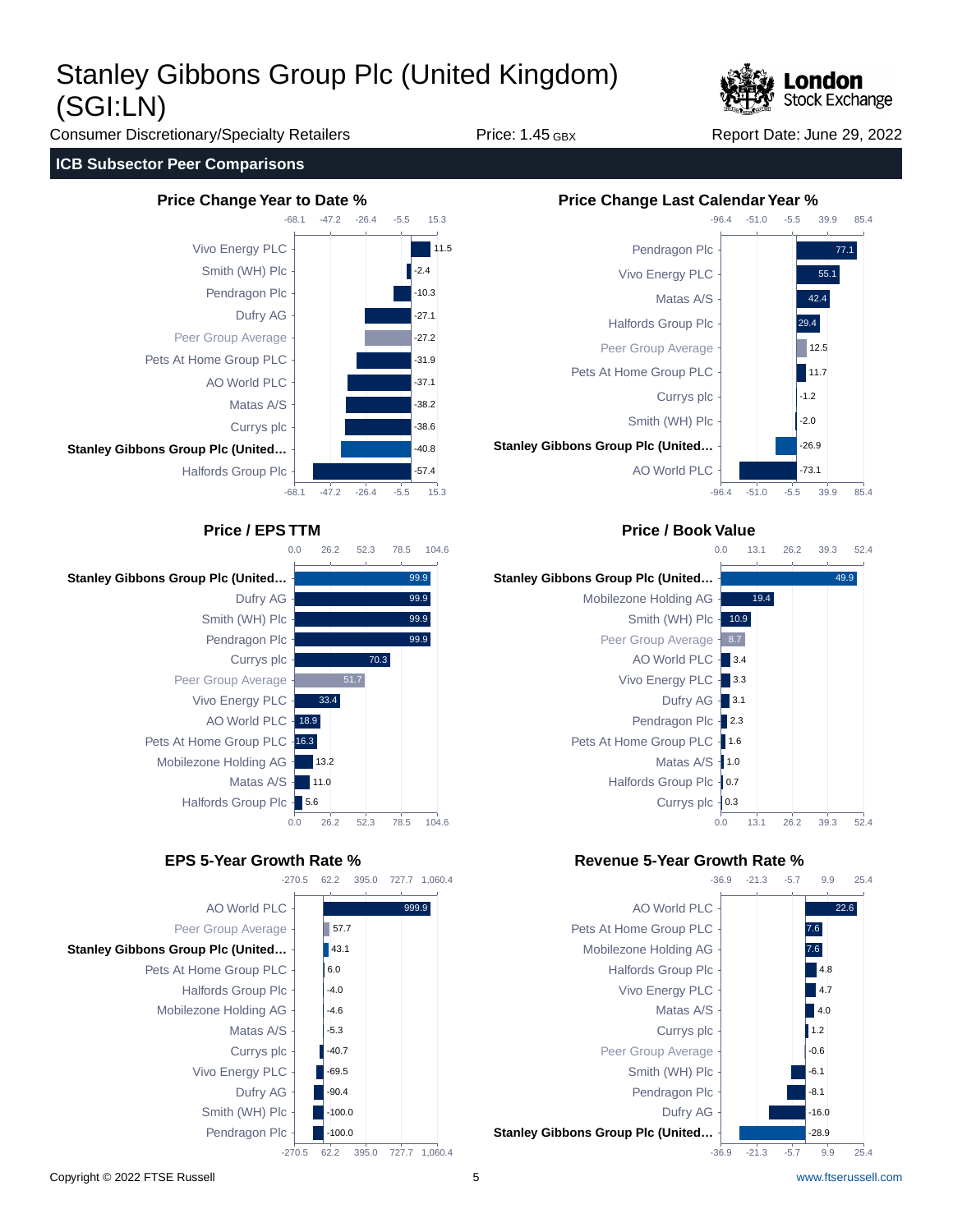Consumer Discretionary/Specialty Retailers **Price: 1.45 GBX** Report Date: June 29, 2022



### **Abbreviations:**

| <b>CAGR</b>   | - Cumulative annual growth rate.                                |
|---------------|-----------------------------------------------------------------|
| <b>EBIT</b>   | - Earnings before interest and taxes.                           |
| <b>EBITDA</b> | - Earnings before interest, taxes, depreciation & amortization. |
| <b>LFY</b>    | - Last fiscal year                                              |
| М             | - Million                                                       |
| LON           | - London Stock Exchange                                         |

### **Definitions:**

**Market Value** - Weekly Price times latest Shares Outstanding times any applicable ADR factor.

**Revenue** - Sum of the last four quarters of Revenues.

**Revenue Per Share** - Sum of the last four quarters of Total Revenue divided by Weighted Average Shares Outstanding.

**Operating EPS LFY** - EPS excluding non-recurring, non-operating items, fiscal year aligned TTM value.

60-Day Average Volume (000) - The average of the last 60 daily volume values in thousands of shares.

**Price 52-Week High** - The high closing price from the last 52 weeks of daily closing prices.

**Price 52-Week Low** - The low closing price from the last 52 weeks of daily closing prices.

**Price / 52-Week High** - Latest price divided by the high price from the past 52 weeks of daily closing prices.

**Price / 52-Week Low** - Latest price divided by the low price from the past 52 weeks of daily closing prices.

**50-Day Average Price** - Mean of last 50 daily closing prices.

**200-Day Average Price** - Mean of last 200 daily closing prices.

Price / 50-Day Average Price - Latest closing price divided by mean of last 50 daily closing prices, as a percentage.

**Price / 200-Day Average Price** - Latest closing price divided by mean of last 200 daily closing prices, as a percentage.

Relative Strength Index - Relative Strength Index or RSI measures the magnitude of gains over a given time period against the magnitude of losses over that period. The equation is RSI = 100 - 100 / (1 + RS) where RS = (total gains / n) / (total losses / n) and n = number of RSI periods. In this item, 14 days is used and one year of daily prices are considered. A value of 30 or below may imply oversold and 70 or above may imply overbought.

**Price Volatility** - The standard deviation of the last 20 days of daily closing prices.

Sharpe Ratio - The 5 year average of the excess monthly return over the risk - free rate(1 - month T - bill) over the 5 year standard deviation of the same series.

**Sortino Ratio** - The same calculation as the Sharpe Ratio but with positive excess returns set to zero for the standard deviation denominator, so only negative volatility weighs in.

**Dividends Per Share TTM** - Sum of the last four quarters of Dividends Per Share.

Payout Ratio - Dividends Per Share TTM divided by Operating EPS TTM.

**Dividend Yield TTM %** - Sum of the last four quarter of Dividends Per Share divided by Weekly Price.

**EBITDA** - Sum of the last four quarters of EBITDA (Operating Income + Depreciation & Amortization).

**Free Cash Flow** - Sum of the last four quarters Net Cash from Operations minus Capital Expenditures (Purchase of Property, Plant & Equipment), from the Cash Flow Statement.

**Book Value Per Share** - Total Common Equity last quarter divided by Shares Outstanding last quarter.

**Gross Margin %** - Sum of the last four quarters Gross Profit divided by the sum of the last four quarters Revenues.

**EBITDA Margin %** - Sum of the last four quarters EBITDA divided by the sum of the last four quarters Revenues.

**Pre-Tax Margin %** - Sum of the last four quarters of Earnings Before Taxes divided by sum of the last four quarters Revenues.

**Net Profit Margin %** - Sum of the last four quarters of Operating EPS divided by sum of the last four quarters Revenues Per Share.

**Return on Equity %** - Sum of the last four quarters of Operating EPS divided by the average of the last four quarters Book Value.

**Return on Capital %** - Sum of the last four quarters of Operating EPS divided by the average of the last four quarters Total Capital Per Share.

**Return on Assets %** - Sum of the last four quarters of Operating EPS divided by the average of the last four quarters Total Assets Per Share.

**Price / EPS TTM** - Weekly Price divided by the sum of the last four quarters of Operating EPS (capped at 99.9).

**Price / Sales** - Weekly Price divided by Revenues Per Share TTM.

**Price / Book Value** - Weekly Price divided by Book Value Per Share last quarter. Book Value Per Share is Total Common Equity last quarter divided by Shares Outstanding last quarter (capped at 49.9).

**Free Cash Flow Yield %** - Free Cash Flow Per Share TTM divided by Weekly Price.

Enterprise Value - Market Value plus Total Debt last year plus Preferred Equity last year minus Cash & Cash Equivalents last year.

**Enterprise Value / Sales** - Enterprise Value divided by the sum of the last four quarters of Revenue.

**Enterprise Value / EBITDA** - Enterprise Value divided by EBITDA TTM.

**Enterprise Value / EBIT** - Enterprise Value divided by trailing four quarters of Operating Income.

Enterprise Value / Free Cash Flow- Enterprise Value divided by the sum of the last four quarters of Free Cash Flow.

**Russell 1000 Index** - The largest 1,000 stocks by market cap, the index comprehensively covers the US large cap universe.

EPS 5-Year Growth Rate % is capped at 999.9%.

Revenue 5-Year Growth Rate % is capped at 999.9%.